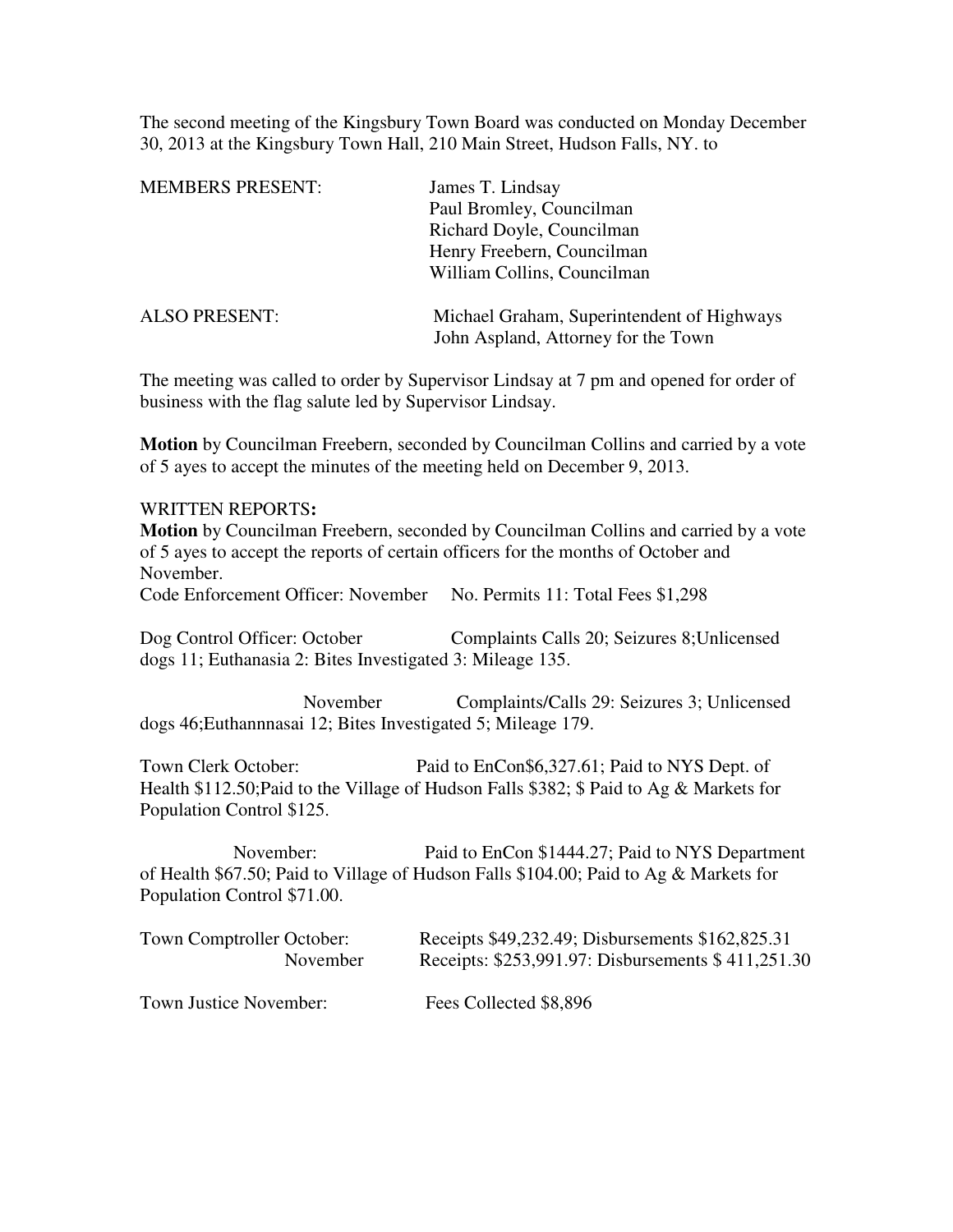At the December 9, 2013 town board meeting the councilman were given proposed amendments in Chapter 80 & A84of the Code of the Town of Kingsbury, they will be discussed in a January meeting.

Supervisor Lindsay attended a meeting with transmissions developers. The power line would start in Canada, end in Manhattan and the contractor would sub-contract using local contractors. The transmission line would be 5 to 6 feet underground, require very little maintenance, and would be taxable. Rick Chase is willing to attend a board meeting to answer any questions about the power line. The project will start in 2015. Mr. Chase would also like a list of all the local contractors so that he could contact them to start bidding.

Supervisor Lindsay, Councilman Bromley and Superintendent Graham met with the sewer district in December .An executive session will be held at the end of the meeting to confer with our attorney to discuss concerns and possible conflicts of interest.

LEGAL UPDATES: On December  $6<sup>th</sup>$  a walk-thru was conducted with Town Attorney John Aspland, Town Assessor, Colleen Adamec and Councilman Bromley at Wheelabrator. It was agreed that the assessed value on the building is accurate, but it is necessary to look at the financials. In order for someone to look at the financial documents, someone must sign a non-disclosure agreement. Attorney Aspland is working with general counsel to amend the language because it is very restrictive, it was limited to only the attorneys looking at the documents. The attorneys with the school district have sent a FOIL request to the IDA. The IDA for years has received monthly reports from Wheelabrator indicating how much power was generated and how much money they made from generating power on a monthly and yearly basis. Attorney Aspland would like a resolution to authorize Supervisor Lindsay to execute the non-disclosure agreement. A **motion** was made by Councilman Bromley, seconded by Councilman Freebern and carried by a vote of 5 ayes to execute a resolution for a non-disclosure agreement.

 Superintendent of Highways gave an update of the progress on the new highway garage, the pump station is complete and the plumbing is progressing slowly. He is hoping to be in the new facility by mid-February and is planning an open house in the spring. Superintendent Graham was notified that the new truck on order will not be ready until the end of February, they are waiting for axles to arrive.

A discussion was had about Royal Wood and the on going problem with the noise levels. The neighbors have given up some rights, because the IDA had restrictions of zero noise in the park. Also we are still waiting for a check from Royal Wood for services provided.

PUBLIC COMMENT: George and Barbara Trombley of Vaughn Road inquired about the possibility of receiving Queensbury water. Supervisor Lindsay explained that there has been discussion about supplying more town residents with Queensbury water.

At 7:45 a **motion** was made by Councilman Bromley, seconded by Councilman Freebern, carried by a vote of 5 ayes to go into executive session to confer with Attorney Aspland.